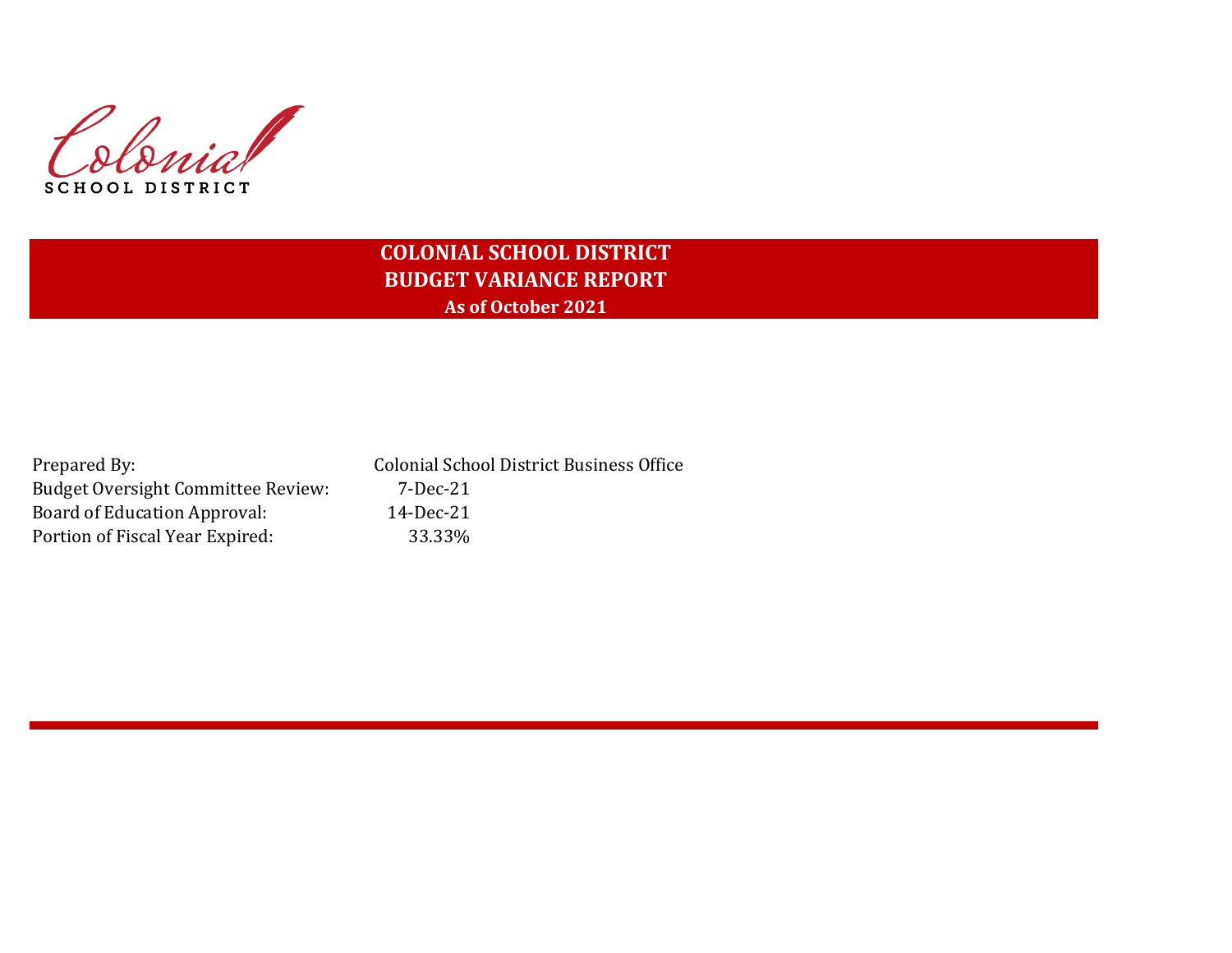## **COLONIAL SCHOOL DISTRICT BUDGET VARIANCE REPORT FISCAL YEAR 2022 as of October 2021 SUMMARY OF REVENUE**

| SCHOOL DISTRICT                                            | <b>Board</b><br><b>Approved</b><br><b>Budget</b> | Receipt<br>to Date | Percent<br><b>Received</b> | <b>Variance</b> |
|------------------------------------------------------------|--------------------------------------------------|--------------------|----------------------------|-----------------|
| <b>DISCRETIONARY STATE REVENUE</b>                         |                                                  |                    |                            |                 |
| Division II, AOC                                           | 2,222,769                                        | 330,544.00         | 14.87%                     | (1,892,225.00)  |
| Division III, Equalization                                 | 5,107,237                                        | 4,599,001.00       | 90.05%                     | (508, 236.00)   |
| <b>Educational Sustainment Fund</b>                        | 2,063,983                                        | 1,876,348.00       | 90.91%                     | (187, 635.00)   |
| <b>SUBTOTAL</b>                                            | 9,393,989                                        | 6,805,893.00       | 72.45%                     | (2,588,096.00)  |
| <b>RESTRICTED STATE REVENUE</b>                            |                                                  |                    |                            |                 |
| Formula Salaries & OEC's                                   | 75,420,954                                       | 69,983,803.00      | 92.79%                     | (5,437,151.00)  |
| Cafeteria Salaries                                         | 3,100,000                                        | 1,372,210.00       | 44.26%                     | (1,727,790.00)  |
| Division II, AOC - Voc                                     |                                                  | 121,014.00         | 0.00%                      | 121,014.00      |
| Division II, Energy                                        | 1,366,920                                        | 1,684,783.00       | 123.25%                    | 317,863.00      |
| <b>State Transportation</b>                                | 7,050,000                                        | 3,571,686.00       | 50.66%                     | (3,478,314.00)  |
| Drivers Ed.                                                |                                                  | 33,080.00          | 0.00%                      | 33,080.00       |
| Unique Alternative                                         | 560,000                                          | 277,935.00         | 49.63%                     | (282,065.00)    |
| <b>Related Services</b>                                    |                                                  | 393.00             |                            | 393.00          |
| Professional Development                                   |                                                  | 114,920.00         | $0.00\%$                   | 114,920.00      |
| <b>Technology Block Grant</b>                              |                                                  | 251,119.00         | $0.00\%$                   | 251,119.00      |
| <b>Student Success Block Grant</b>                         | 330,148                                          | 330,148.00         | 100.00%                    |                 |
| Opportunity funding                                        | 3,292,567                                        | 2,354,132.00       | 71.50%                     | (938, 435.00)   |
| <b>Other State Revenue</b>                                 | 345,512                                          | 4,005.00           | 1.16%                      | (341, 507.00)   |
| John G. Leach                                              | 8,762,875                                        | 7,976,465.76       | 91.03%                     | (786, 409.24)   |
| ECAP (Pre-K State grant)                                   | 285,600                                          | 285,600.00         | 100.00%                    |                 |
| Minor Capital Improvements                                 | 933,168                                          |                    | 0.00%                      | (933, 168.00)   |
| <b>SUBTOTAL</b>                                            | 101,447,744                                      | 88,361,293.76      | 87.10%                     | (13,086,450.24) |
| Operational budget reduction<br><b>TOTAL STATE REVENUE</b> | (1,938,690)<br>110,841,733                       | 95,167,186.76      | 85.86%                     | (15,674,546.24) |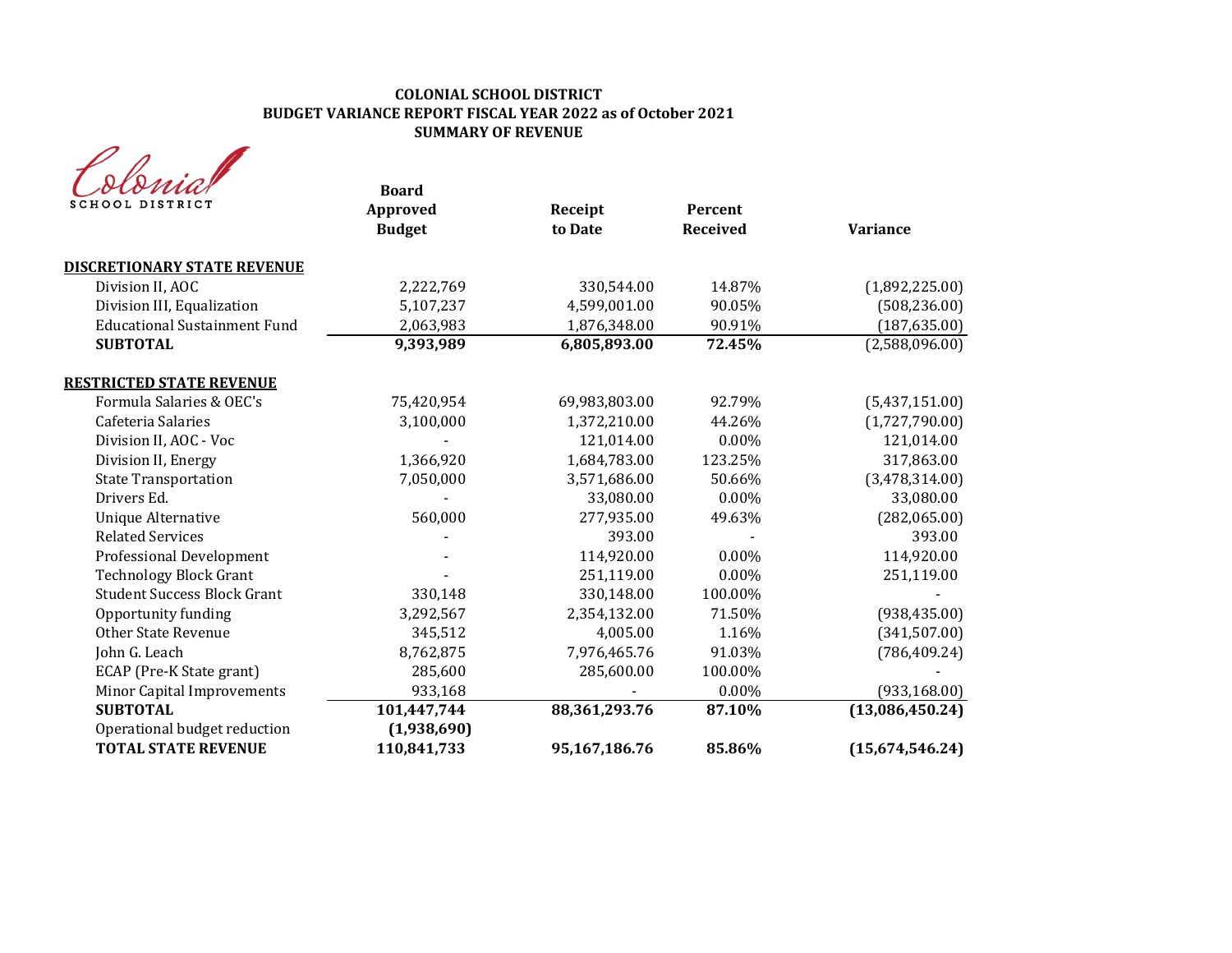# **COLONIAL SCHOOL DISTRICT BUDGET VARIANCE REPORT FISCAL YEAR 2022 as of October 2021 SUMMARY OF REVENUE**

| rna             |  |
|-----------------|--|
| SCHOOL DISTRICT |  |

| sto <i>mu</i> d<br><b>SCHOOL DISTRICT</b> | <b>Board</b><br><b>Approved</b> | Receipt        | Percent         |                 |
|-------------------------------------------|---------------------------------|----------------|-----------------|-----------------|
|                                           | <b>Budget</b>                   | to Date        | <b>Received</b> | <b>Variance</b> |
| <b>DISCRETIONARY LOCAL REVENUE</b>        |                                 |                |                 |                 |
| <b>Current Expense Tax Receipts</b>       | 48,557,940                      | 46,156,023.47  | 95.05%          | (2,401,916.53)  |
| Interest                                  | 820,000                         |                | $0.00\%$        | (820,000.00)    |
| <b>Athletic Receipts</b>                  | 5,000                           | 5,047.00       | 100.94%         | 47.00           |
| <b>Indirect Costs</b>                     | 116,841                         | 9,982.75       | 8.54%           | (106, 858.25)   |
| <b>CSCRP</b>                              | 32,000                          |                | 0.00%           | (32,000.00)     |
| <b>Building Rental</b>                    | 5,000                           |                | 0.00%           | (5,000.00)      |
| <b>SUBTOTAL</b>                           | 49,536,781                      | 46,171,053.22  | 93.21%          | (3,365,727.78)  |
| <b>RESTRICTED LOCAL REVENUE</b>           |                                 |                |                 |                 |
| Debt Service Tax Receipts                 | 3,702,830                       | 3,421,912.59   | 92.41%          | (280, 917.41)   |
| <b>Tuition Tax Receipts</b>               | 6,728,774                       | 10,585,709.23  | 157.32%         | 3,856,935.23    |
| John G. Leach (tuition revenue)           | 4,750,000                       |                | 0.00%           | (4,750,000.00)  |
| Minor Capital Tax Receipts                | 2,462,382                       | 2,702,130.76   | 109.74%         | 239,748.76      |
| <b>Technology Maintenance Match</b>       | 469,025                         |                | $0.00\%$        | (469, 025.00)   |
| Cafeteria                                 | 5,550,000                       | 1,920,400.61   | 34.60%          | (3,629,599.39)  |
| Donations                                 | 30,000                          |                | 0.00%           | (30,000.00)     |
| E3 Grant                                  | 2,000,000                       | 358,461.00     | 17.92%          | (1,641,539.00)  |
| Other Local Revenue                       | 220,000                         | 13,097.56      | 5.95%           | (206, 902.44)   |
| <b>SUBTOTAL</b>                           | 25,913,011                      | 19,001,711.75  | 73.33%          | (6,911,299.25)  |
| <b>OTHER LOCAL FUNDS</b>                  |                                 |                |                 |                 |
| Charter                                   | (6,200,000)                     | (2,370,838.13) | 38.24%          | 3,829,161.87    |
| Choice                                    | (1,050,000)                     |                | 0.00%           | 1,050,000.00    |
| Reserve funds                             | (1, 307, 585)                   |                | $0.00\%$        | 1,307,585.00    |
| <b>SUBTOTAL</b>                           | (8,557,585)                     | (2,370,838.13) | 27.70%          | 6,186,746.87    |
| <b>TOTAL LOCAL REVENUE</b>                | 66,892,207                      | 62,801,926.84  | 93.89%          | (4,090,280.16)  |

- 1990 - 1990 - 1990 - 1990 - 1991 - 1992<br>1992 - 1992 - 1992 - 1992 - 1992 - 1992 - 1992 - 1992 - 1992 - 1992 - 1992 - 1992 - 1992 - 1992 - 1992 - 1992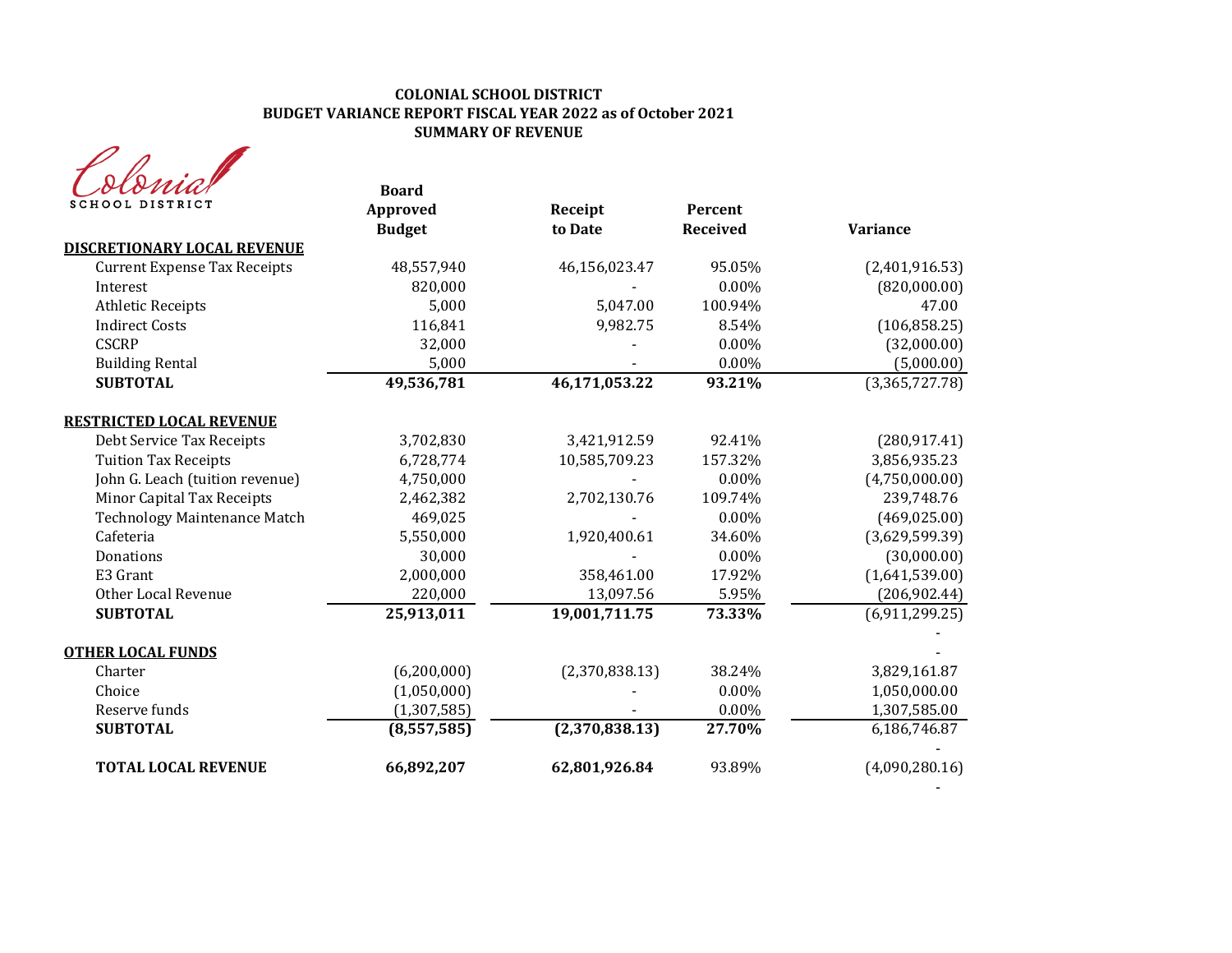## **COLONIAL SCHOOL DISTRICT BUDGET VARIANCE REPORT FISCAL YEAR 2022 as of October 2021 SUMMARY OF REVENUE**



| dismal<br><b>SCHOOL DISTRICT</b> | <b>Board</b><br>Approved | Receipt        | Percent         |                 |
|----------------------------------|--------------------------|----------------|-----------------|-----------------|
|                                  | <b>Budget</b>            | to Date        | <b>Received</b> | <b>Variance</b> |
| <b>FEDERAL REVENUE</b>           |                          |                |                 |                 |
| <b>IDEA Part B</b>               | 2,799,752                | 2,799,752.00   | 100.00%         |                 |
| <b>IDEA</b> Pre-K                | 120,079                  | 120.079.00     | 100.00%         |                 |
| Title I                          | 3,958,086                | 3,958,086.00   | 100.00%         |                 |
| Title II                         | 711,986                  | 711,986.00     | 100.00%         |                 |
| Title III                        | 108,020                  | 108.020.00     | 100.00%         |                 |
| Perkins                          | 252,670                  | 252,670.00     | 100.00%         |                 |
| Title IV                         | 459,218                  | 459,218.00     | 100.00%         |                 |
| Other Federal Funds              | 399,021                  | 299,620.81     | 75.09%          | (99,400.19)     |
|                                  |                          |                |                 |                 |
| <b>TOTAL FEDERAL REVENUE</b>     | 8,808,832                | 8,709,431.81   | 98.87%          | (99,400.19)     |
|                                  |                          |                |                 |                 |
| <b>TOTAL REVENUE</b>             | 186.542.772              | 166,678,545.41 | 89.35%          | (19,864,226.59) |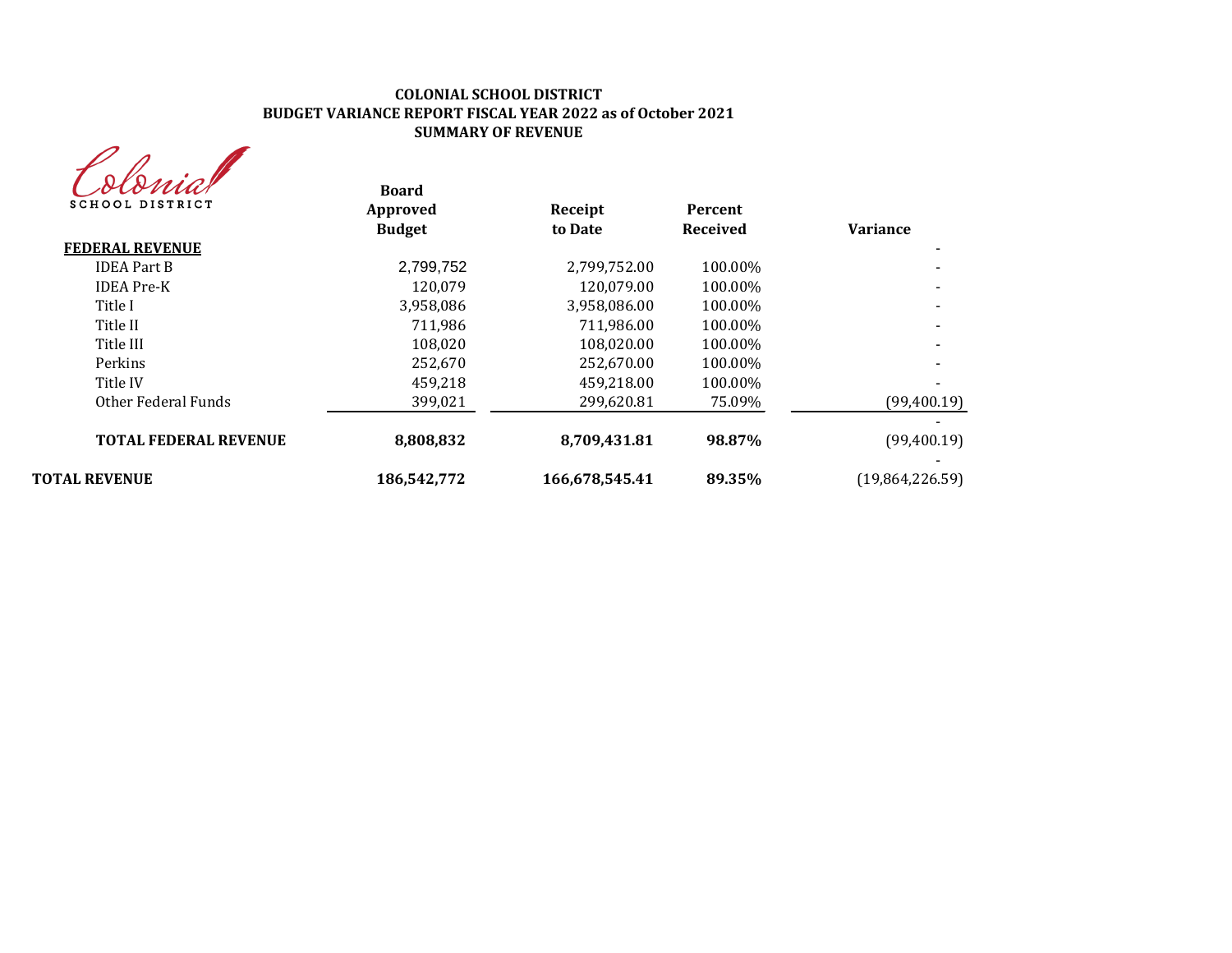

#### **Board COLONIAL SCHOOL DISTRICT BUDGET VARIANCE REPORT FISCAL YEAR 2022 as of October 2021 SUMMARY OF EXPENDITURES**

|                     |         | SCHOOL DISTRICT                     | Board<br>Approved |             |                     | Remaining      | Percent   | Percent      |
|---------------------|---------|-------------------------------------|-------------------|-------------|---------------------|----------------|-----------|--------------|
| <b>EXPENDITURES</b> |         |                                     | <b>Budget</b>     | Encumbrance | <b>Expenditures</b> | <b>Balance</b> | Obligated | <b>Spent</b> |
| <b>Operating</b>    | Program |                                     |                   |             |                     |                |           |              |
|                     |         | <b>DISCRETIONARY SCHOOL BUDGETS</b> |                   |             |                     |                |           |              |
| 9340410A            | 95437   | Carrie Downie Library               | 2,651             |             |                     | 2,651.00       | $0.00\%$  | $0.00\%$     |
| 9340410A            | 99999   | Carrie Downie Elementary            | 43,060            | 7,823.98    | 6,968.83            | 28,267.19      | 34.35%    | 16.18%       |
| 9340412A            | 95437   | Castle Hills Library                | 4,004             | 3,618.72    |                     | 385.28         | 90.38%    | $0.00\%$     |
| 9340412A            | 99999   | Castle Hills Elementary             | 64,235            | 2,477.24    | 42,196.73           | 19,561.03      | 69.55%    | 65.69%       |
| 9340418A            | 95437   | Pleasantville Library               | 2,750             |             |                     | 2,750.00       | 0.00%     | 0.00%        |
| 9340418A            | 99999   | Pleasantville Elementary            | 44,135            | 1,853.28    | 11,046.68           | 31,235.04      | 29.23%    | 25.03%       |
| 9340420A            | 95437   | Wilmington Manor Library            | 2,223             |             |                     | 2,223.00       | 0.00%     | 0.00%        |
| 9340420A            | 99999   | Wilmington Manor Elementary         | 37,075            | 655.73      | 10,059.17           | 26,360.10      | 28.90%    | 27.13%       |
| 9340420A            | 95021   | Virtual Academy @ Wilm Manor        | 33,272            | 2,900.47    | 15,735.53           | 14,636.00      | 56.01%    | 47.29%       |
| 9340422A            | 95437   | Wilbur Library                      | 8,279             |             | 230.22              | 8,048.78       | 2.78%     | 2.78%        |
| 9340422A            | 99999   | Wilbur Elementary                   | 132,977           | 13,237.21   | 34,486.58           | 85,253.21      | 35.89%    | 25.93%       |
| 9340427A            | 95437   | Southern Library                    | 5,871             |             | 90.00               | 5,781.00       | 1.53%     | 1.53%        |
| 9340427A            | 99999   | Southern Elementary                 | 96,199            | 6,405.11    | 14,561.38           | 75,232.51      | 21.79%    | 15.14%       |
| 9340432A            | 95437   | New Castle Library                  | 3,527             |             |                     | 3,527.00       | 0.00%     | $0.00\%$     |
| 9340432A            | 99999   | New Castle Elementary               | 57,219            | 6,412.78    | 5,095.50            | 45,710.72      | 20.11%    | 8.91%        |
| 9340456A            | 95437   | Eisenberg Library                   | 3,328             |             |                     | 3,328.00       | 0.00%     | 0.00%        |
| 9340456A            | 99999   | <b>Eisenberg Elementary</b>         | 53,956            | 13,400.19   | 3,043.28            | 37,512.53      | 30.48%    | 5.64%        |
| 9340470A            | 95437   | <b>Gunning Bedford Library</b>      | 7,617             |             |                     | 7,617.00       | $0.00\%$  | 0.00%        |
| 9340470A            | 99999   | <b>Gunning Bedford Middle</b>       | 131,073           | 21,291.72   | 19,033.34           | 90,747.94      | 30.77%    | 14.52%       |
| 9340474A            | 95437   | George Read Library                 | 5,401             |             |                     | 5,401.00       | 0.00%     | 0.00%        |
| 9340474A            | 99999   | George Read Middle                  | 96,704            | 4,613.64    | 6,304.50            | 85,785.86      | 11.29%    | 6.52%        |
| 9340476A            | 95437   | McCullough Library                  | 5,423             |             |                     | 5,423.00       | $0.00\%$  | $0.00\%$     |
| 9340476A            | 99999   | McCullough Middle                   | 97,905            | 3,897.89    | 5,468.45            | 88,538.66      | 9.57%     | 5.59%        |
| 9340490A            | 95048   | William Penn - ROTC                 | 4,750             |             |                     | 4,750.00       | 0.00%     | 0.00%        |
| 9340490A            | 95073   | William Penn - Music Choir          | 23,555            | 7,637.66    | 552.88              | 15,364.46      | 34.77%    | 2.35%        |
| 9340490A            | 95437   | William Penn - Library              | 16,367            |             | 6,379.26            | 9,987.74       | 38.98%    | 38.98%       |
| 9340490A            | 95468   | William Penn - Summer School        | 7,310             |             |                     | 7,310.00       | 0.00%     | 0.00%        |
| 9340490A            | 95602   | William Penn - Athletics            | 147,250           | 33,581.44   | 41,042.31           | 72,626.25      | 50.68%    | 27.87%       |
| 9340490A            | 99999   | William Penn High School            | 267,415           | 49,374.25   | 95,287.37           | 122,753.38     | 54.10%    | 35.63%       |
| 9340490A            | 95021   | <b>WPHS Virtual</b>                 | 21,927            |             |                     | 21,927.00      | 0.00%     | 0.00%        |
|                     |         | <b>SUBTOTAL</b>                     | 1,427,458         | 179,181.31  | 317,582.01          | 930,694.68     | 34.80%    | 22.25%       |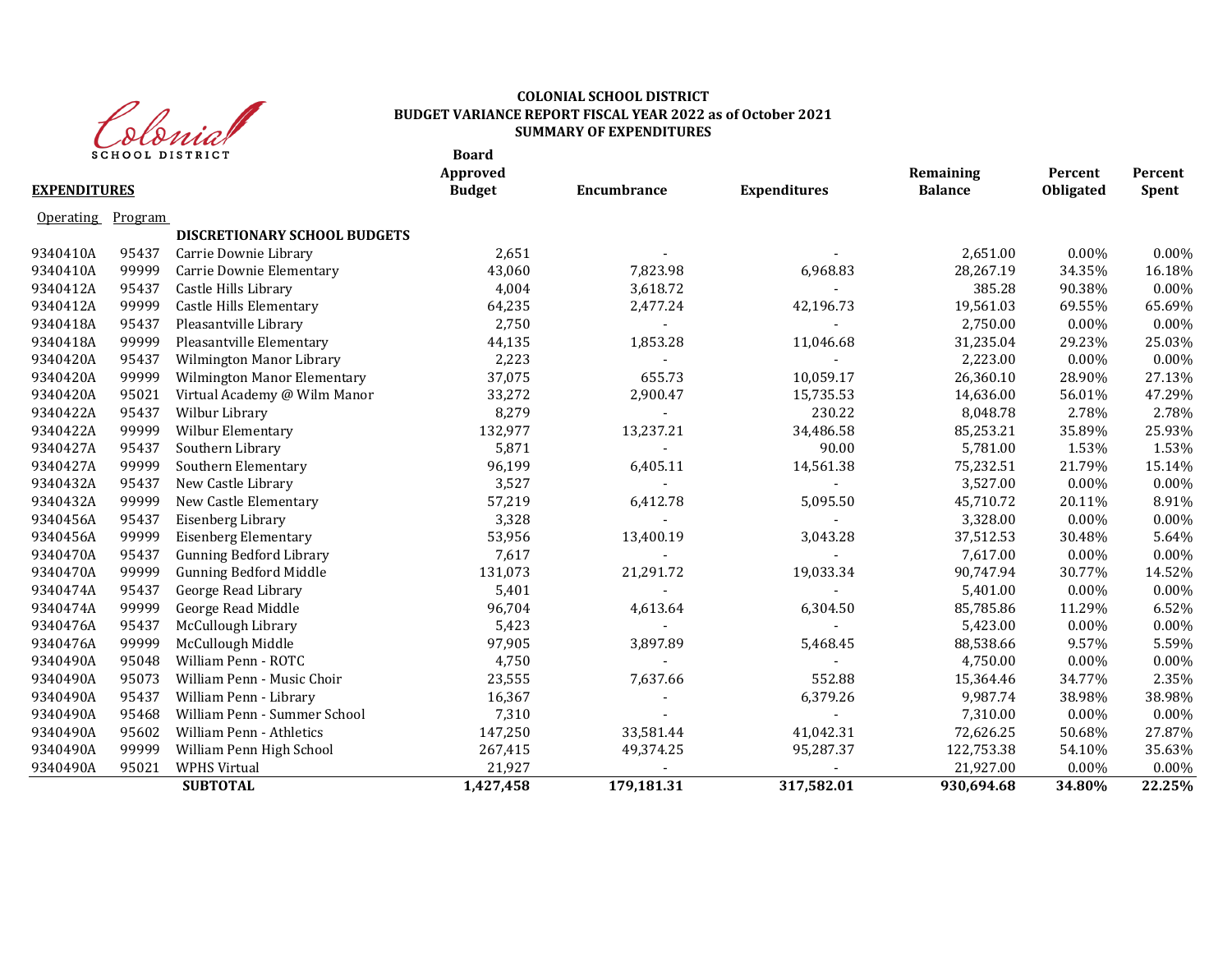

# **COLONIAL SCHOOL DISTRICT BUDGET VARIANCE REPORT FISCAL YEAR 2022 as of October 2021 SUMMARY OF EXPENDITURES**

**Board**

|                     |       |                                           | Approved      |              |                     | Remaining      | Percent   | Percent      |
|---------------------|-------|-------------------------------------------|---------------|--------------|---------------------|----------------|-----------|--------------|
| <b>EXPENDITURES</b> |       |                                           | <b>Budget</b> | Encumbrance  | <b>Expenditures</b> | <b>Balance</b> | Obligated | <b>Spent</b> |
|                     |       | DISCRETIONARY DIVISION/DEPARTMENT BUDGETS |               |              |                     |                |           |              |
| 99900000            | 99999 | <b>Board of Education</b>                 | 29,450        |              | 15,884.53           | 13,565.47      | 53.94%    | 53.94%       |
| 99900100            | 99999 | Legal                                     | 104,500       | 90,510.00    | 9,490.00            | 4,500.00       | 95.69%    | 9.08%        |
| 99900300            | 95228 | Substitutes & Homebound                   | 641,250       | 82,263.70    | 334,242.20          | 224,744.10     | 64.95%    | 52.12%       |
| 99900300            | 95494 | Teacher of the Year                       | 11,875        | 198.85       |                     | 11,676.15      | 1.67%     | $0.00\%$     |
| 99900300            | 99999 | <b>General District Expenses</b>          | 977,758       |              | 241,471.46          | 736,286.54     | 24.70%    | 24.70%       |
| 99910000            | 95052 | Marketing                                 | 82,570        | 11,629.80    | 40,664.50           | 30,275.70      | 63.33%    | 49.25%       |
| 99910000            | 99999 | <b>Public Communications</b>              | 19,190        |              | 4,574.08            | 14,615.92      | 23.84%    | 23.84%       |
| 99910010            | 95411 | Copy Center                               | 223,250       | 195,412.11   | 64,051.03           | (36, 213.14)   | 116.22%   | 28.69%       |
| 99910010            | 99999 | District Administration                   | 237,975       | 108,669.04   | 86,334.65           | 42,971.31      | 81.94%    | 36.28%       |
| 99910010            | 95405 | District Choice                           | 3,800         |              | 240.06              | 3,559.94       | 6.32%     | 6.32%        |
| 99910100            | 99999 | Superintendent                            | 41,040        |              | 3,754.78            | 37,285.22      | 9.15%     | 9.15%        |
| 99970600            | 95060 | Preschool Expansion                       | 115,425       | 29,302.36    | 21,891.78           | 64,230.86      | 44.35%    | 18.97%       |
| 99970675            | 95430 | <b>Elementary Wellness</b>                | 85,000        | 50,000.00    | 1,770.08            | 33,229.92      | 60.91%    | 2.08%        |
| 99920000            | 99999 | Curriculum/Instruction                    | 106,875       | 959.13       | 215.94              | 105,699.93     | 1.10%     | 0.20%        |
| 99920000            | 95435 | Common Core/Curriculum                    | 213,750       | 893.00       |                     | 212,857.00     | 0.42%     | $0.00\%$     |
| 99920000            | 90850 | Music/Art Curriculum                      | 38,475        | 337.98       | 19,607.98           | 18,529.04      | 51.84%    | 50.96%       |
| 99920100            | 99999 | Discipline Programs                       | 158,175       | 55,176.00    | 13,824.00           | 89,175.00      | 43.62%    | 8.74%        |
| 99920110            | 99519 | Security/Constables                       | 565,250       | 41,390.38    | 308,360.61          | 215,499.01     | 61.88%    | 54.55%       |
| 99920700            | 99999 | Middle school Athletics                   | 51,300        |              | 1,000.00            | 50,300.00      | 1.95%     | 1.95%        |
| 99930300            | 99999 | <b>Student Services</b>                   | 17,100        |              | 7,003.22            | 10,096.78      | 40.95%    | 40.95%       |
| 99930400            | 99999 | Behavioral Health                         | 17,100        | 749.28       | 2,550.75            | 13,799.97      | 19.30%    | 14.92%       |
| 99940000            | 99999 | <b>Business Office</b>                    | 36,167        |              | 19,198.70           | 16,968.30      | 53.08%    | 53.08%       |
| 99940400            | 99999 | Local Salaries & Benefits                 | 39,432,702    | 1,346,502.58 | 15,237,682.30       | 22,848,517.12  | 42.06%    | 38.64%       |
| 99950000            | 99999 | Personnel                                 | 39,330        | 42.08        | 18,163.80           | 21,124.12      | 46.29%    | 46.18%       |
| 99940050            | 99999 | <b>Facilities Maintenance</b>             | 1,045,000     | 397,857.92   | 290,904.52          | 356,237.56     | 65.91%    | 27.84%       |
| 99960200            | 99531 | <b>Custodial Services</b>                 | 475,000       | 172,078.06   | 183,643.19          | 119,278.75     | 74.89%    | 38.66%       |
| 99970680            | 99999 | <b>School Supervision</b>                 | 51,300        |              | 6,295.62            | 45,004.38      | 12.27%    | 12.27%       |
| 99970680            | 95488 | <b>Visiting Teachers</b>                  | 3,420         | 168.63       | 628.64              | 2,622.73       | 23.31%    | 18.38%       |
|                     |       | <b>SUBTOTAL - DISCRETIONARY</b>           | 44,824,027    | 2,584,140.90 | 16,933,448.42       | 25,306,437.68  | 43.54%    | 37.78%       |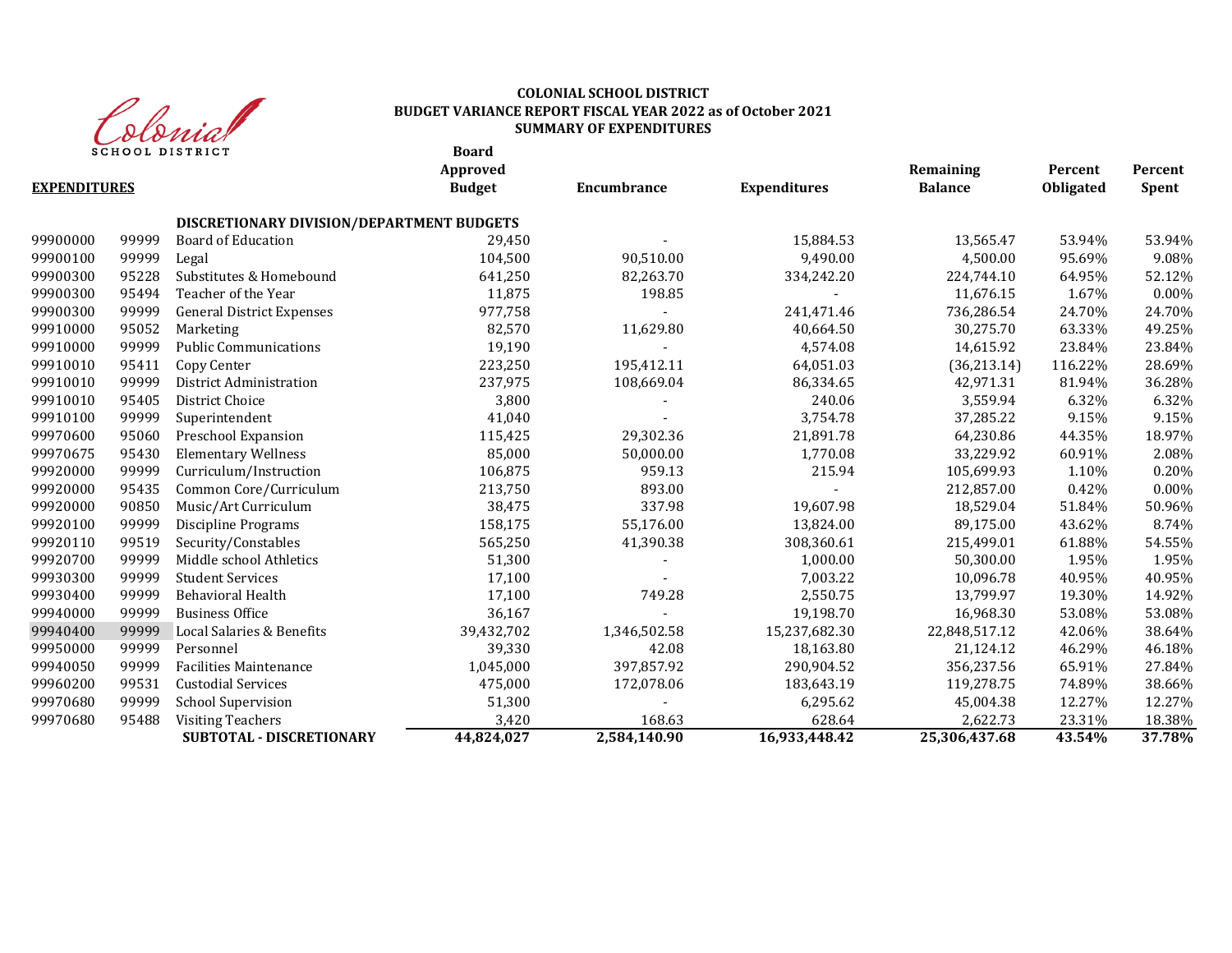

#### **Board COLONIAL SCHOOL DISTRICT BUDGET VARIANCE REPORT FISCAL YEAR 2022 as of October 2021 SUMMARY OF EXPENDITURES**

|                     |       | SCHOOL DISIKICI                                 | boaru<br>Approved |                    |                     | Remaining      | Percent   | Percent      |
|---------------------|-------|-------------------------------------------------|-------------------|--------------------|---------------------|----------------|-----------|--------------|
| <b>EXPENDITURES</b> |       |                                                 | <b>Budget</b>     | <b>Encumbrance</b> | <b>Expenditures</b> | <b>Balance</b> | Obligated | <b>Spent</b> |
|                     |       | <b>RESTRICTED FUNDING WITH LOCAL INVESTMENT</b> |                   |                    |                     |                |           |              |
| 99940810            | 99999 | Tech Equipment & Repair                         | 2,062,500         | 122,327.14         | 669,402.34          | 1,270,770.52   | 38.39%    | 32.46%       |
| 99960200            | 95419 | Energy/Utilities                                | 1,896,000         | 488,606.63         | 485,389.13          | 922.004.24     | 51.37%    | 25.60%       |
| 99960400            | 99999 | Transportation                                  | 8,400,000         | 1,188,371.05       | 2,586,722.87        | 4,624,906.08   | 44.94%    | 30.79%       |
|                     |       | SUBTOTAL - RESTRICTED/LOCAL                     | 12,358,500        | 1,799,304.82       | 3,741,514.34        | 6,817,680.84   | 44.83%    | 30.27%       |
|                     |       | <b>OTHER RESTRICTED BUDGETS</b>                 |                   |                    |                     |                |           |              |
| 99920200            | 99999 | Extra Time                                      | 270,000           |                    | 35,753.19           | 234,246.81     | 13.24%    | 13.24%       |
| 99920500            | 99999 | Professional Development                        | 110,362           | 2,569.64           | 10,300.94           | 97,491.42      | 11.66%    | 9.33%        |
| 99920800            | 99999 | <b>Drivers Education</b>                        | 25,172            | 902.65             | 4,900.78            | 19,368.57      | 23.06%    | 19.47%       |
| 99921000            | 95512 | <b>Opportunity Funds Personnel</b>              | 1,456,000         |                    | 162,819.90          | 1,293,180.10   | 11.18%    | 11.18%       |
| 99921000            | 99999 | <b>Opportunity Funds Programming</b>            | 1,646,946         | 347,473.00         | 317,167.00          | 982,306.00     | 40.36%    | 19.26%       |
| 99921000            | 95063 | Opp Funds Mental Health & Reading               | 1,001,367         |                    | 120,555.85          | 880,811.15     | 12.04%    | 12.04%       |
| 99940200            | 99999 | <b>Division I Salaries</b>                      | 75,420,954        |                    | 26,726,618.16       | 48,694,335.84  | 35.44%    | 35.44%       |
| 99940300            | 99999 | Division II Vocational                          | 160,545           | 13,235.59          | 20,339.92           | 126,969.49     | 20.91%    | 12.67%       |
| 99940410            | 95037 | Spanish Immersion                               | 19,229            |                    |                     | 19,229.00      | $0.00\%$  | $0.00\%$     |
| 99940410            | 95005 | Chinese Immersion                               | 19,229            |                    |                     | 19,229.00      | $0.00\%$  | $0.00\%$     |
| 99940410            | 99999 | Competitive Grants - State                      | 125,000           |                    | 21,639.61           | 103,360.39     | 17.31%    | 17.31%       |
| 99940500            | 99999 | Federal Funds                                   | 8,517,831         | 66,418.69          | 82,029.10           | 8,369,383.21   | 1.74%     | 0.96%        |
| 99940700            | 99999 | Private Grants/Donations                        | 25,000            |                    |                     | 25,000.00      | $0.00\%$  | 0.00%        |
| 99960000            | 99999 | <b>Child Nutrition Operations</b>               | 8,748,000         | 1,267.29           | 2,491,530.78        | 6,255,201.93   | 28.50%    | 28.48%       |
| 99970000            | 99999 | Debt Service                                    | 4,165,170         |                    | 4,154,489.16        | 10,680.84      | 99.74%    | 99.74%       |
| 99970680            | 95063 | SSBG K-4 Reading                                | 429,192           |                    | 227,030.21          | 202,161.79     | 52.90%    | 52.90%       |
| 99990050            | 99999 | E3 Grant                                        | 1,976,000         | 150,000.00         | 573,002.60          | 1,252,997.40   | 36.59%    | 29.00%       |
| 99970200            | 99999 | Minor Capital                                   | 1,555,280         | 25,031.70          | 67,678.30           | 1,462,570.00   | 5.96%     | 4.35%        |
| 99970600            | 99768 | ECAP (State Pre-K grant)                        | 285,600           |                    | 13,073.71           | 272,526.29     | 4.58%     | 4.58%        |
|                     |       | <b>SUBTOTAL - RESTRICTED</b>                    | 105,956,877       | 606,898.56         | 35,028,929.21       | 70,321,049.23  | 33.63%    | 33.06%       |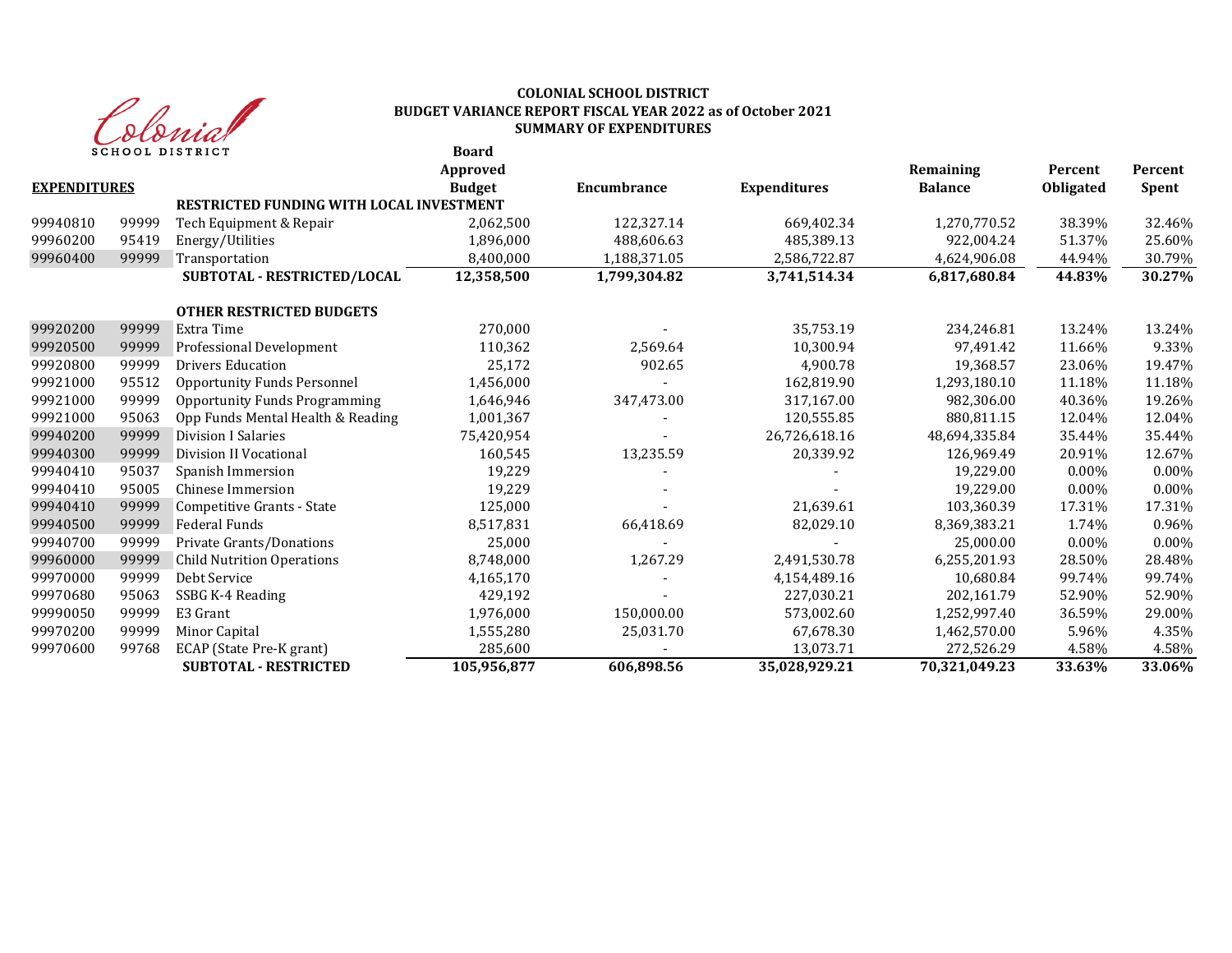

# **COLONIAL SCHOOL DISTRICT BUDGET VARIANCE REPORT FISCAL YEAR 2022 as of October 2021 SUMMARY OF EXPENDITURES**

**Board**

| <b>EXPENDITURES</b>       |       |                                          | Approved<br><b>Budget</b> | Encumbrance | <b>Expenditures</b> | Remaining<br><b>Balance</b> | Percent<br><b>Obligated</b> | Percent<br><b>Spent</b> |
|---------------------------|-------|------------------------------------------|---------------------------|-------------|---------------------|-----------------------------|-----------------------------|-------------------------|
|                           |       | <b>RESTRICTED TUITION FUNDED BUDGETS</b> |                           |             |                     |                             |                             |                         |
| 99970600                  | 95030 | Preschool                                | 76,005                    | 3,273.86    | 11,521.84           | 61,209.30                   | 19.47%                      | 15.16%                  |
| 99970600                  | 99532 | PreK General Expenses                    | 769,500                   | 138,874.80  | 255,749.01          | 374,876.19                  | 51.28%                      | 33.24%                  |
| 9340427A                  | 95521 | Southern Special Programs                | 104,612                   | 3,858.58    | 4,312.43            | 96,440.99                   | 7.81%                       | 4.12%                   |
| 9340470A                  | 95521 | <b>GB</b> Special Programs               | 75,695                    | 18,359.81   |                     | 57,335.19                   | 24.25%                      | $0.00\%$                |
| 9340490A                  | 95207 | <b>WPHS CASL</b>                         | 33,300                    |             |                     | 33.300.00                   | $0.00\%$                    | $0.00\%$                |
| 9340522A                  | 99532 | Wallin General Expenses                  | 793,250                   | 23,018.38   | 268,314.84          | 501,916.78                  | 36.73%                      | 33.82%                  |
| 9340522A                  | 99999 | <b>Wallin Principal</b>                  | 33,686                    |             | 253.33              | 33,432.67                   | 0.75%                       | 0.75%                   |
| 99920300                  | 99999 | LEP/ESL                                  | 680,000                   |             | 164,688.39          | 515,311.61                  | 24.22%                      | 24.22%                  |
| 99921050                  | 99999 | <b>Special Education Services</b>        | 427,500                   | 295,634.07  | 74,527.48           | 57,338.45                   | 86.59%                      | 17.43%                  |
| 99930200                  | 95454 | Private Placement                        | 800,000                   |             | 160,980.56          | 639,019.44                  | 20.12%                      | 20.12%                  |
| 99930200                  | 99999 | In State Tuition                         | 475,000                   | 103,982.24  | 42,480.53           | 328,537.23                  | 30.83%                      | 8.94%                   |
| 99930200                  | 95236 | <b>Exceptional Children Payroll</b>      | 1,670,000                 |             | 195,945.93          | 1,474,054.07                | 11.73%                      | 11.73%                  |
| 99930300                  | 99546 | <b>Assistive Technology</b>              | 30,000                    | 3,433.54    | 4,201.20            | 22,365.26                   | 25.45%                      | 14.00%                  |
|                           |       | <b>SUBTOTAL - TUITION</b>                | 5,968,548                 | 590,435.28  | 1,182,975.54        | 4,195,137.18                | 29.71%                      | 19.82%                  |
| See detailed budget       |       | <b>Leach - Special School</b>            | 12,915,893                | 250,255.47  | 4,053,728.80        | 8,611,908.73                | 33.32%                      | 31.39%                  |
| <b>TOTAL EXPENDITURES</b> |       |                                          | 183,451,303               | 6,010,216   | 61,258,178          | 116,182,908                 | 36.67%                      | 33.39%                  |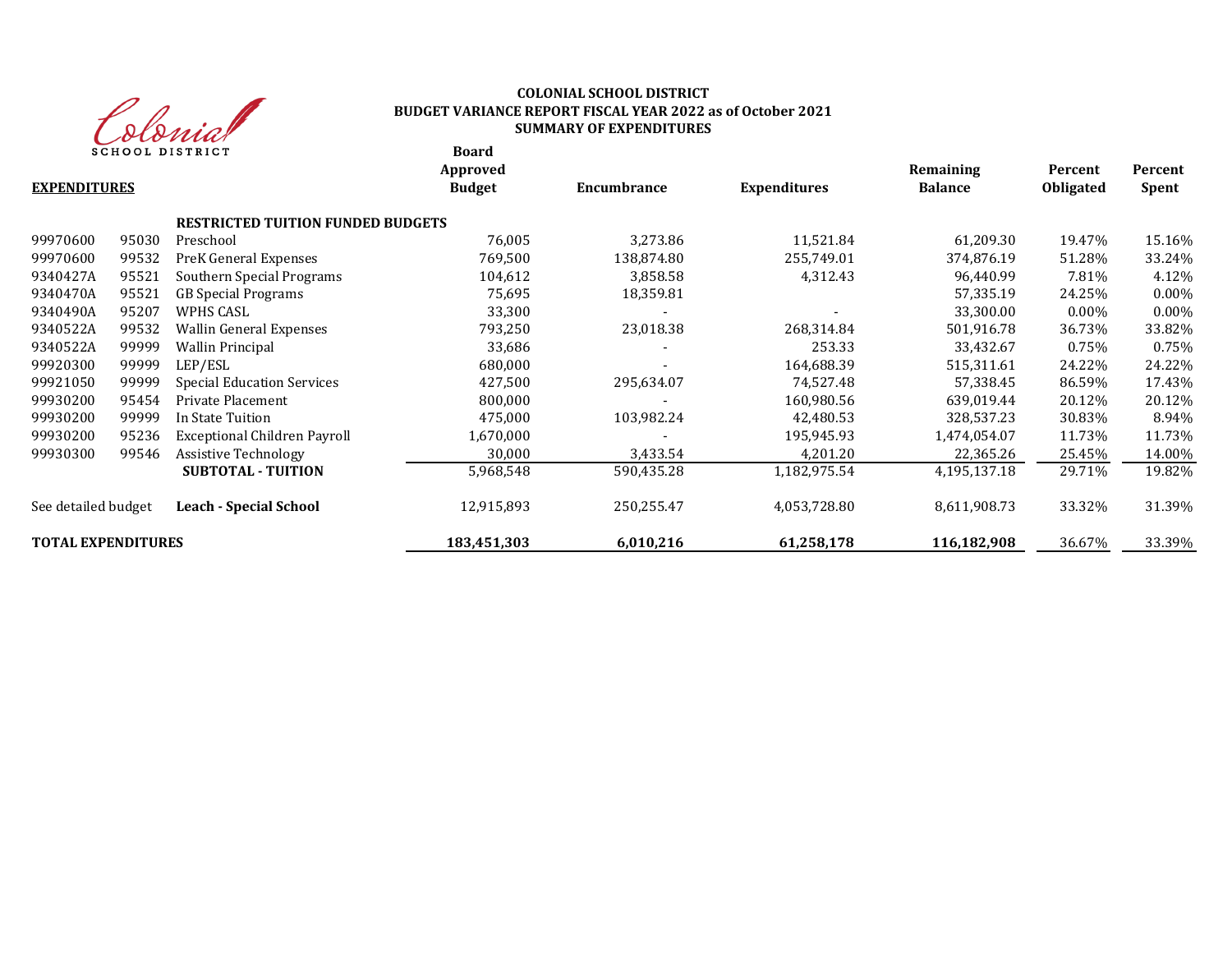

## **COLONIAL SCHOOL DISTRICT BUDGET VARIANCE REPORT FISCAL YEAR 2022 as of October 2021 DETAIL COST CENTERS**

| <b>Operating</b>          | <b>Program</b> |                                                                     | <b>Board</b><br><b>Budget</b> | Encumbrance              | <b>Expenditures</b> |              | Remaining<br><b>Balance</b> | Percent<br><b>Obligated</b> | Percent<br>Spent |
|---------------------------|----------------|---------------------------------------------------------------------|-------------------------------|--------------------------|---------------------|--------------|-----------------------------|-----------------------------|------------------|
|                           |                | General District Expenses - Summarized on page 6 - Detail of budget |                               |                          |                     |              |                             |                             |                  |
| 99900300                  | 99999          | Audit                                                               | 9,500                         |                          | 1,679.00            |              | 7,821.00                    | 17.67%                      | 17.67%           |
|                           |                | Insurance                                                           | 238,115                       |                          | 20,808.00           |              | 217,307.00                  | 8.74%                       | 8.74%            |
|                           |                | Data Service Center                                                 | 397,643                       |                          |                     |              | 397,643.00                  | $0.00\%$                    | 0.00%            |
|                           |                | One Time Items                                                      | 237,500                       |                          | 218,984.46          |              | 18,515.54                   | 92.20%                      | 92.20%           |
|                           |                | Contingency                                                         | 95,000                        |                          |                     |              | 95,000.00                   | 0.00%                       | 0.00%            |
| <b>TOTAL EXPENDITURES</b> |                |                                                                     | 977,758                       | $\overline{\phantom{0}}$ | 241,471.46          |              | 736,286.54                  | 24.70%                      | 24.70%           |
| <b>CHILD NUTRITION</b>    |                |                                                                     |                               |                          |                     |              |                             |                             |                  |
| <b>TOTAL EXPENDITURES</b> |                |                                                                     | 8,748,000                     | 1,267                    | 2,491,531           |              | 6,255,201.93                | 28.50%                      | 28.48%           |
| <b>TRANSPORTATION</b>     |                |                                                                     |                               |                          |                     |              |                             |                             |                  |
| <b>TOTAL EXPENDITURES</b> |                |                                                                     | 8,400,000                     | 1,188,371                | 2,586,723           |              | 4,624,906.08                | 44.94%                      | 30.79%           |
|                           |                | JOHN G. LEACH - Summarized on page 8 - Detail of budget             |                               |                          |                     |              |                             |                             |                  |
| 9340427A                  | 99999          | Southern Integration Program                                        | 0                             |                          |                     | 0.00         |                             |                             |                  |
| 9340474A                  | 99999          | George Read Integration Program                                     | $\boldsymbol{0}$              | 3,013.32                 | 945.00              | 3,958.32     | (3,958.32)                  |                             |                  |
| 9340490A                  | 99999          | William Penn Integration Program                                    | $\Omega$                      |                          |                     | 0.00         |                             |                             |                  |
| 9340522A                  | 99999          | Wallin Adult Integration                                            | $\Omega$                      |                          |                     | 0.00         |                             |                             |                  |
| 9340514A                  | 99999          | Leach Principal's Budget                                            | 69,123                        | 14,933.54                | 11,531.16           | 26,464.70    | 42,658.30                   | 38.29%                      | 16.68%           |
| 9340514A                  | 95254          | <b>Vocational Expenses</b>                                          | 5,130                         | 689.57                   | 1,041.39            | 1,730.96     | 3,399.04                    | 33.74%                      | 20.30%           |
| 9340514A                  | 99545          | <b>Related Services</b>                                             | 8,550                         | 2,513.40                 | 374.95              | 2,888.35     | 5,661.65                    | 33.78%                      | 4.39%            |
| 9340514A                  | 99546          | <b>Assistive Technology</b>                                         | 10,260                        |                          |                     | 0.00         | 10,260.00                   | $0.00\%$                    | 0.00%            |
| 9340514A                  | 95468          | Summer School                                                       | 8,550                         |                          |                     | 0.00         | 8,550.00                    | $0.00\%$                    | 0.00%            |
| 99900300                  | 95228          | Substitutes                                                         | 14,250                        |                          | 2,266.82            | 2,266.82     | 11,983.18                   | 15.91%                      | 15.91%           |
| 99900300                  | 99999          | General (Incl. Transportation)                                      | 802,750                       | 8,979.04                 | 3,149.90            | 12,128.94    | 790,621.06                  | 1.51%                       | 0.39%            |
| 99940200                  | 99999          | <b>Division I Salaries</b>                                          | 8,294,389                     |                          | 2,607,789.80        | 2,607,789.80 | 5,686,599.20                | 31.44%                      | 31.44%           |
| 99940400                  | 99999          | Local Salaries & Benefits                                           | 3,634,761                     | 172,593.60               | 1,426,589.27        | 1,599,182.87 | 2,035,578.13                | 44.00%                      | 39.25%           |
| 99960200                  | 95419          | Energy/Utilities                                                    | 55,000                        | 47,533.00                | 40.51               | 47,573.51    | 7,426.49                    | 86.50%                      | 0.07%            |
| 99970200                  | 99999          | Minor Capital                                                       | 13,130                        |                          |                     | 0.00         | 13,130.00                   | 0.00%                       | 0.00%            |
| <b>TOTAL EXPENDITURES</b> |                |                                                                     | 12,915,893                    | 250,255                  | 4,053,729           | 4,303,984.27 | 8,611,908.73                | 33.32%                      | 31.39%           |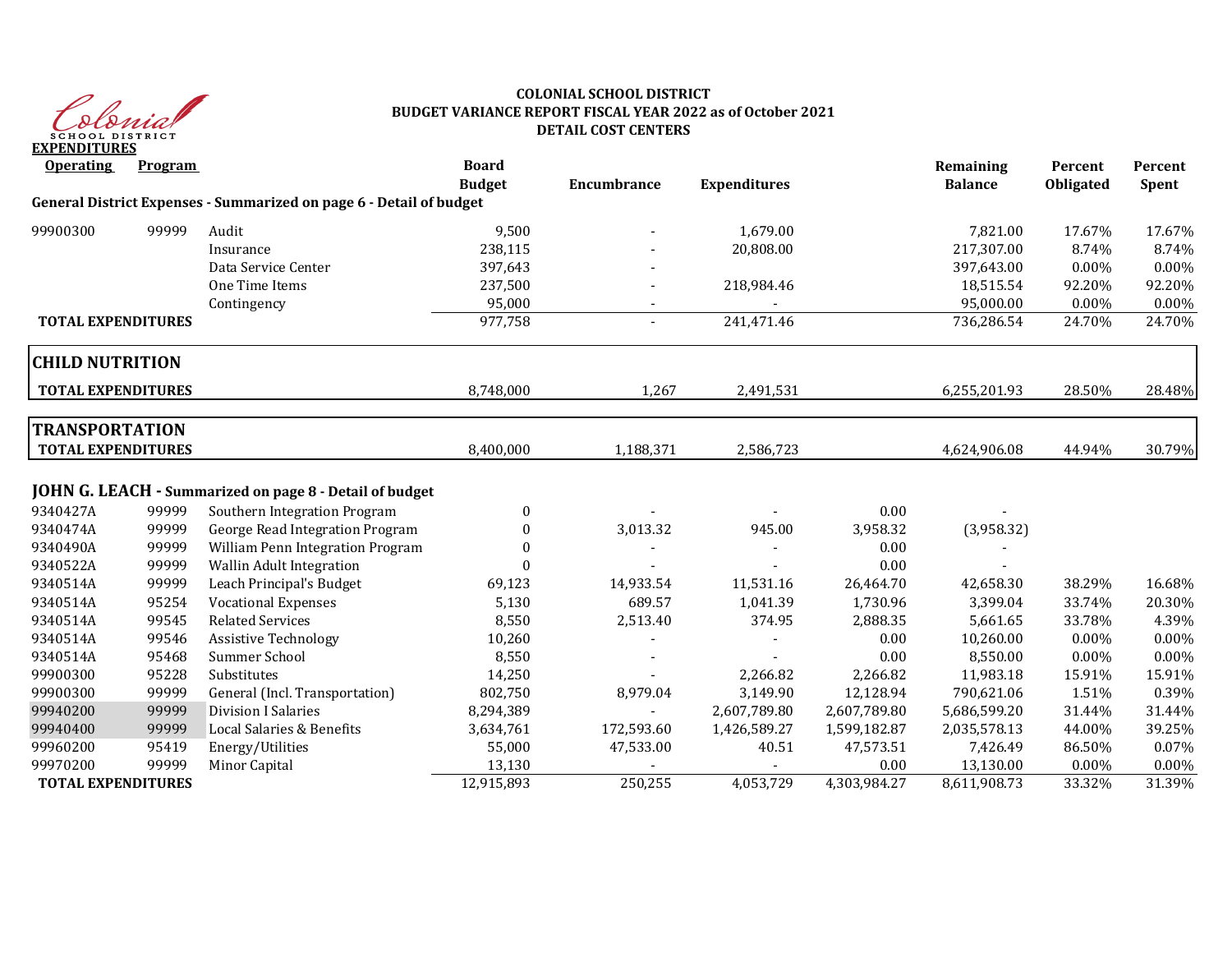Colonial SCHOOL DISTRICT

# **COLONIAL SCHOOL DISTRICT BUDGET VARIANCE REPORT FISCAL YEAR 2022 as of October 2021 LOCAL TAX COLLECTIONS**

|                        | <b>Current</b> | <b>Debt</b>    |                |              |
|------------------------|----------------|----------------|----------------|--------------|
| Month                  | <b>Expense</b> | <b>Service</b> | <b>Tuition</b> | <b>MCI</b>   |
| July                   | 76,715.48      | 10,381.66      | 25,094.10      | 6,175.66     |
| August                 | 916,742.73     | 61,900.21      | 189,076.99     | 48,104.26    |
| September              | 5,349,377.92   | 383,514.38     | 11,852,503.86  | 301,571.21   |
| October                | 39,813,187.34  | 2,966,116.34   | 2,346,279.63   | 4,965,233.17 |
| November               |                |                |                |              |
| December               |                |                |                |              |
| January                |                |                |                |              |
| February               |                |                |                |              |
| March                  |                |                |                |              |
| April                  |                |                |                |              |
| May                    |                |                |                |              |
| June                   |                |                |                |              |
| Transfers to Leach     |                |                |                |              |
| Sr Citizen Prop Relief |                |                |                |              |
| <b>Total Collected</b> | 46,156,023.47  | 3,421,912.59   | 14,412,954.58  | 5,321,084.30 |
| <b>Budget</b>          | 48,557,940     | 3,702,830      | 6,728,774      | 2,931,407    |
| % Collected            | 95.05%         | 92.41%         | 214.20%        | 181.52%      |

Receipts are recorded in the month in which they are received.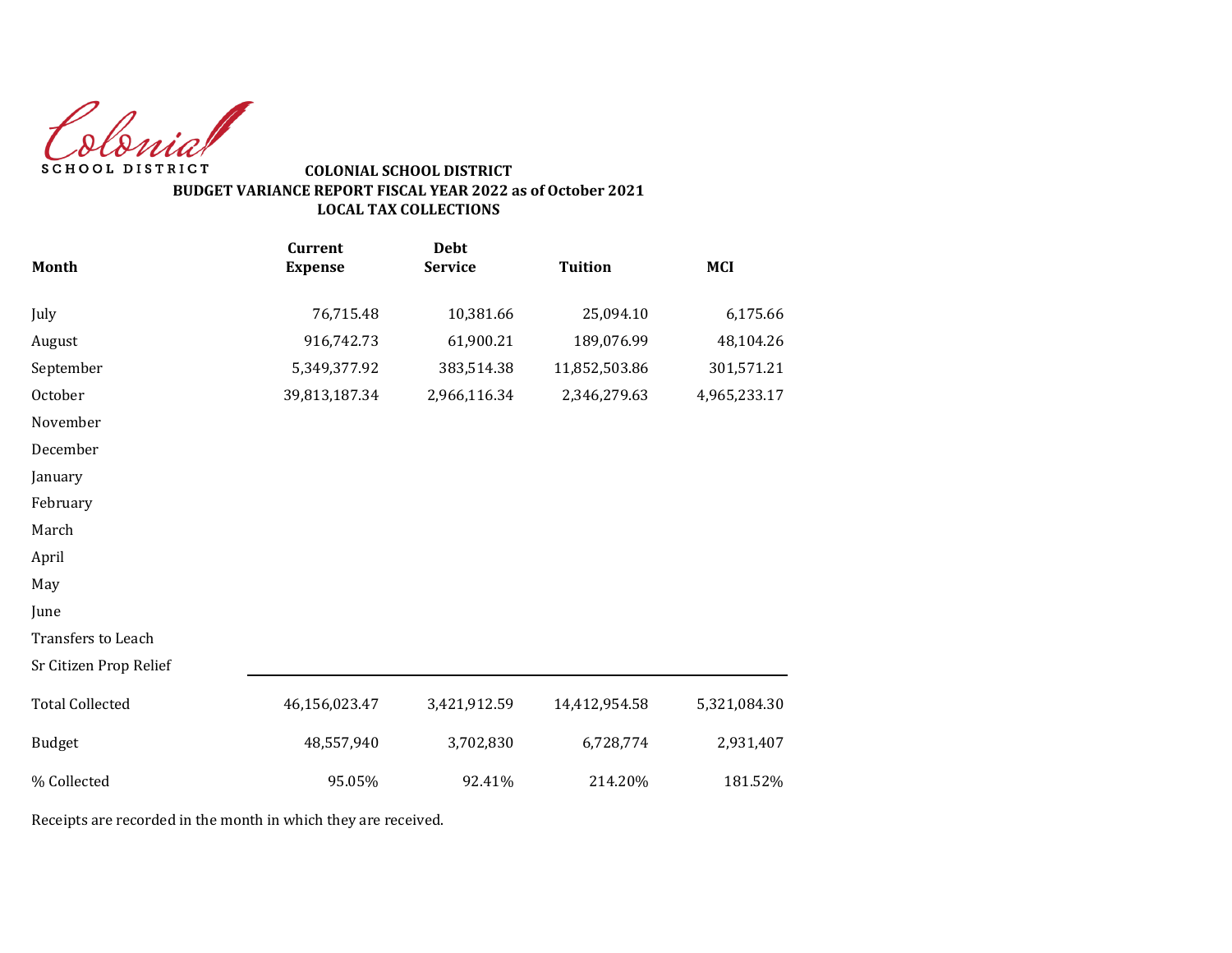

# **COLONIAL SCHOOL DISTRICT COMPARISON OF LOCAL FUND PROPERTY TAX RECEIPTS FOR CURRENT OPERATIONS WITH THE PRIOR TWO FISCAL YEARS**

| <b>Month</b>                | <b>Fiscal Year 2020</b> | <b>Fiscal Year 2021</b> | <b>Fiscal Year 2022</b> |
|-----------------------------|-------------------------|-------------------------|-------------------------|
| July                        | 28,036.81               | 113,467.14              | 76,715.48               |
| August                      | 979,008.51              | 1,379,263.70            | 916,742.73              |
| September                   | 6,045,626.70            | 5,625,354.33            | 5,349,377.92            |
| October                     | 38,434,095.70           | 38,887,652.54           | 39,813,187.34           |
| November                    | 649,865.52              | 553,984.40              |                         |
| December                    | 277,872.51              | 221,914.33              |                         |
| January                     | 170,989.00              | 497,688.34              |                         |
| February                    | 159,408.88              | 323,948.16              |                         |
| March                       | 272,063.86              | 295,745.71              |                         |
| April                       | 93,456.86               | 123,981.25              |                         |
| May                         | 107,775.26              | 86,547.78               |                         |
| June                        | 104,933.93              | 252,760.63              |                         |
| Senior Citizens' Tax Rebate | 1,137,985.58            |                         |                         |
| Year To Date Receipts       | 48,461,119.12           | 48,362,308.31           | 46156023.47             |
| Projected Tax Receipts      | \$47,084,564            | 48,494,822              | 48,557,940              |
| % of Annual Tax Collections | 102.92%                 | 99.73%                  | 95.05%                  |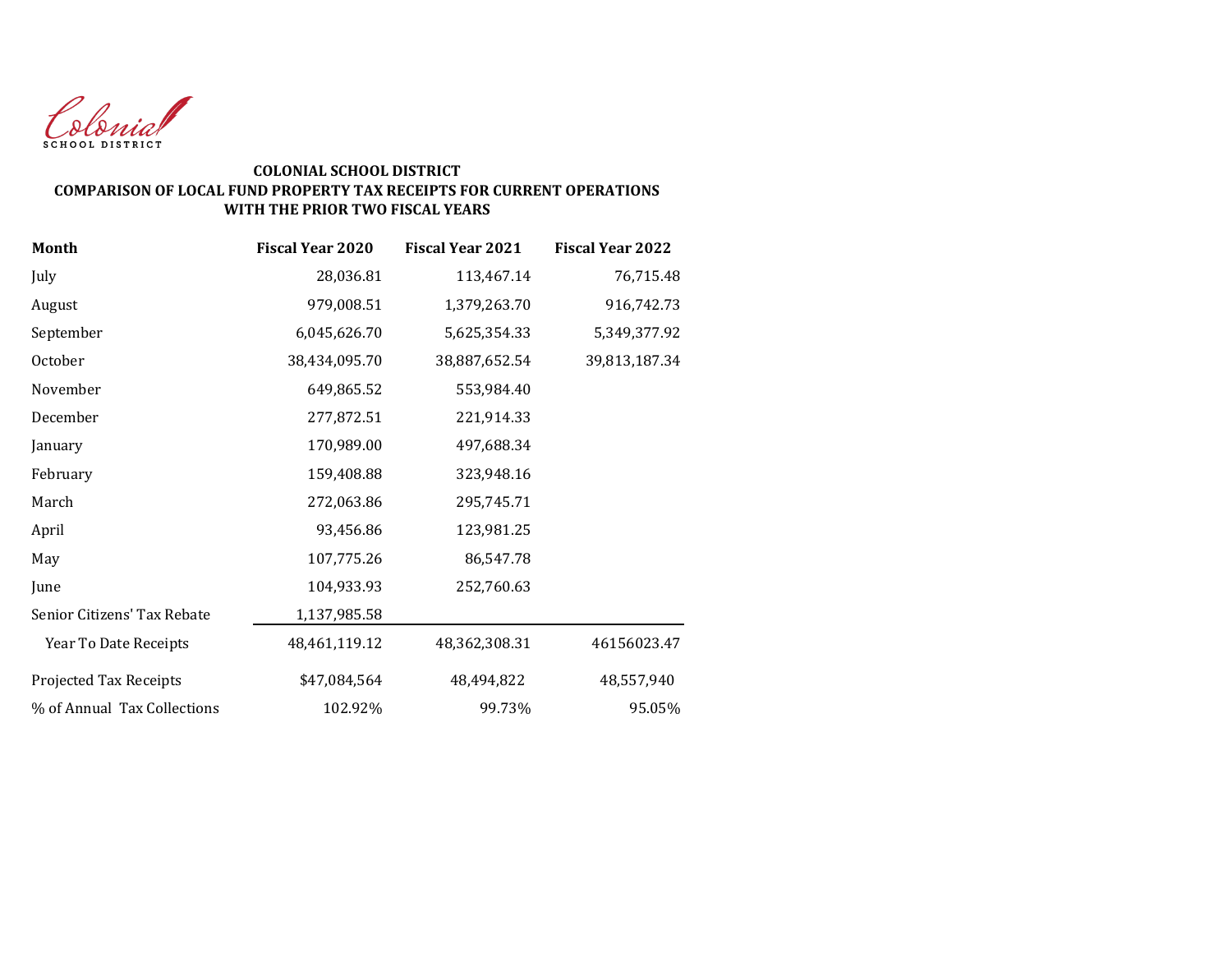Christ **SCHOOL DISTRICT** 

## **COLONIAL SCHOOL DISTRICT BUDGET VARIANCE REPORT FISCAL YEAR 2022 as of October 2021 CREDIT CARD PURCHASES**

Credit cards are issued to Colonial employees under special circumstances and only with the approval of the CFO and Superintendent. Cards are used when Purchase orders and/or checks are not accepted or feasible and for travel.

|                                | <b>Name</b>              | <b>Trans Date</b> | Merchant                             | <b>Amount</b> |          | <b>Description</b>        |
|--------------------------------|--------------------------|-------------------|--------------------------------------|---------------|----------|---------------------------|
| Maintenance/Facilities         | Amoroso, Lisa Marie      |                   | 9/27/2021 SQ *I-81 AUTO PARTS & REC  | \$            | 150.00   | Supplies                  |
| <b>Nutrition Supervisor</b>    | Angelucci, A Paula       |                   | 10/26/2021 THE WEBSTAURANT STORE INC | \$            | 171.32   | Supplies                  |
|                                | Angelucci, A Paula       |                   | 10/20/2021 DIRECT REFRIGERATION GASK | \$            | 177.10   | Supplies                  |
|                                | Angelucci, A Paula       |                   | 9/30/2021 AMZN MKTP US*2C4LN0SP1     | \$            | 361.99   | Supplies                  |
|                                | Angelucci, A Paula       |                   | 9/30/2021 AMZN MKTP US*2C9YB02H1     | \$            | 26.99    | Supplies                  |
|                                | Angelucci, A Paula       |                   | 10/13/2021 AMZN MKTP US*275408X02    | \$            | 449.00   | Supplies                  |
|                                | Angelucci, A Paula       |                   | 10/19/2021 AMZN MKTP US*2Y6IN0E60    | \$            | 36.95    | Supplies                  |
| <b>Technology Supervisor</b>   | Cale, Kathleen           |                   | 10/1/2021 AMZN MKTP US*2C9ML4DU0     | \$            | 309.99   | Supplies                  |
|                                | Cale, Kathleen           |                   | 10/20/2021 AMZN MKTP US*2Y8ZI64Z2    | \$            | 1,450.00 | Supplies                  |
| <b>Chief Financial Officer</b> | Falcon, Emily M.         |                   | 10/21/2021 SIGNWELL EX DOCSKETCH     | \$            |          | 53.40 eSignature software |
|                                | Falcon, Emily M.         |                   | 10/22/2021 SIGNWELL EX DOCSKETCH     | \$            | 53.25    | eSignature software       |
|                                | Falcon, Emily M.         |                   | 10/22/2021 SIGNWELL EX DOCSKETCH     | \$            | 53.23    | eSignature software       |
|                                | Falcon, Emily M.         |                   | 10/25/2021 SIGNWELL EX DOCSKETCH     | \$            | 52.55    | eSignature software       |
| <b>Business Office</b>         | Lockley, Jazmine La'rell |                   | 10/7/2021 DELAWAREMEA.ORG            | \$            | 35.00    | Registration              |
| (Districtwide travel)          | Lockley, Jazmine La'rell |                   | 10/7/2021 DELAWAREMEA.ORG            | \$            |          | (35.00) Registration      |
|                                | Lockley, Jazmine La'rell |                   | 10/7/2021 NAVIGATE360 LLC            |               | 1,390.00 | Registration              |
|                                | Lockley, Jazmine La'rell |                   | 10/6/2021 BEYOND CON(303)9938379     |               | 249.00   | Registration              |
|                                | Lockley, Jazmine La'rell |                   | 10/6/2021 PYRAMID EDUCATIONAL CONS   | \$            | 798.00   | Registration              |
|                                | Lockley, Jazmine La'rell |                   | 10/11/2021 PYRAMID EDUCATIONAL CONS  | \$            | 399.00   | Registration              |
|                                | Lockley, Jazmine La'rell |                   | 9/27/2021 PAYPAL *ASSOCIATION        |               | 498.00   | Registration              |
|                                | Lockley, Jazmine La'rell |                   | 9/27/2021 PAYPAL *SHAPEDELAWA        |               | 25.00    | Registration              |
|                                | Lockley, Jazmine La'rell |                   | 9/27/2021 PAYPAL *SHAPEDELAWA        |               | 25.00    | Registration              |
|                                | Lockley, Jazmine La'rell |                   | 9/30/2021 PAYPAL *SHAPEDELAWA        |               | 525.00   | Registration              |
|                                | Lockley, Jazmine La'rell |                   | 10/4/2021 PAYPAL *SHAPEDE            |               | 25.00    | Registration              |
|                                | Lockley, Jazmine La'rell |                   | 10/4/2021 PAYPAL *SHAPEDE            | \$            | 25.00    | Registration              |
|                                | Lockley, Jazmine La'rell |                   | 10/5/2021 PAYPAL *SHAPEDE            |               | 25.00    | Registration              |
|                                | Lockley, Jazmine La'rell |                   | 10/5/2021 PAYPAL *SHAPEDE            |               | 25.00    | Registration              |
|                                | Lockley, Jazmine La'rell |                   | 10/13/2021 EB NEMOURS HEALTH SYS     |               | 370.00   | Registration              |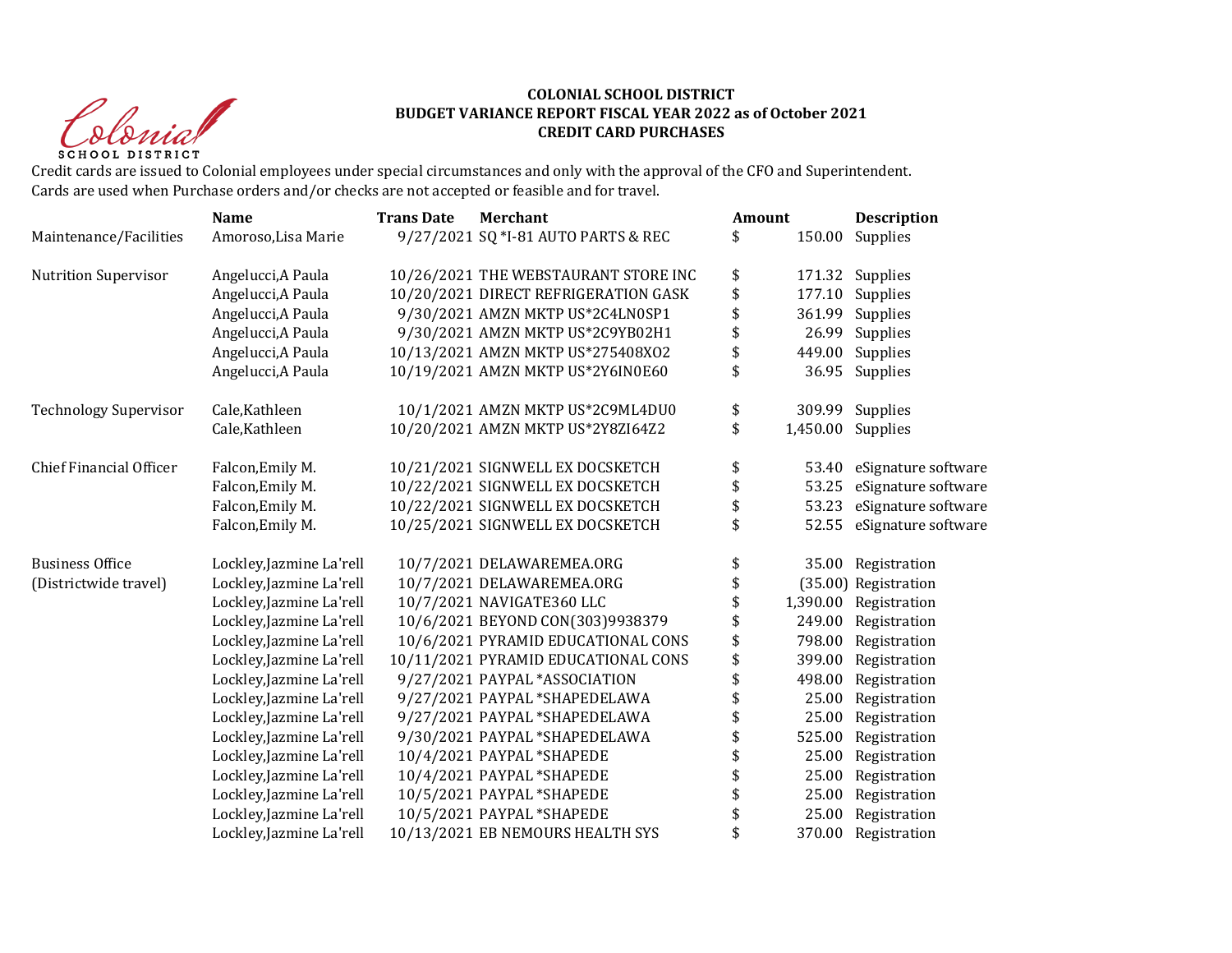Iolegia **SCHOOL DISTRICT** 

## **COLONIAL SCHOOL DISTRICT BUDGET VARIANCE REPORT FISCAL YEAR 2022 as of October 2021 CREDIT CARD PURCHASES**

Credit cards are issued to Colonial employees under special circumstances and only with the approval of the CFO and Superintendent. Cards are used when Purchase orders and/or checks are not accepted or feasible and for travel.

|                          | <b>Name</b>              | <b>Trans Date</b><br>Merchant |                                      | Amount |                 | <b>Description</b>                   |  |
|--------------------------|--------------------------|-------------------------------|--------------------------------------|--------|-----------------|--------------------------------------|--|
|                          | Lockley, Jazmine La'rell |                               | 10/6/2021 APTA PEDIATRICS            |        | 300.00          | Registration                         |  |
|                          | Lockley, Jazmine La'rell |                               | 10/8/2021 INDEPENDENT SCHOOL MGT     |        |                 | 3,640.00 Registration                |  |
|                          | Lockley, Jazmine La'rell |                               | 9/30/2021 SQ *LABOR ARBITRATION INS  |        | 375.00          | Registration                         |  |
|                          | Lockley, Jazmine La'rell |                               | 10/11/2021 DDOE EDUCATOR CONFERENCE  | \$     |                 | 960.00 Registration                  |  |
|                          | Lockley, Jazmine La'rell |                               | 10/25/2021 SQ *LABOR ARBITRATION INS | \$     | (375.00) Refund |                                      |  |
| <b>Business Office</b>   | Miller, Cindy L          |                               | 10/19/2021 JOTFORM INC.              |        |                 | 49.50 Supplies                       |  |
| (Districtwide purchases) | Miller, Cindy L          |                               | 10/4/2021 CAFFE GELATO               |        |                 | 3,325.00 Teacher of the Year Banquet |  |
|                          | Miller, Cindy L          |                               | 10/8/2021 DNH*GODADDY.COM            |        |                 | 5.51 Website                         |  |
|                          | Miller, Cindy L          |                               | 10/12/2021 PAYPAL *NAEHCY            |        |                 | 50.00 Registration                   |  |
|                          | Miller, Cindy L          |                               | 9/29/2021 STICKER MULE               |        |                 | 270.00 Supplies                      |  |
|                          | Miller, Cindy L          |                               | 9/30/2021 SCI-SUPPLY.COM             |        |                 | 86.82 Supplies                       |  |
|                          | Miller, Cindy L          | 10/1/2021 INDEED              |                                      |        |                 | 230.00 Recruiting                    |  |
|                          | Miller, Cindy L          |                               | 9/30/2021 DNH*GODADDY.COM            |        |                 | 19.17 Website                        |  |
|                          | Miller, Cindy L          |                               | 10/1/2021 EMA*EMMA EMAIL MARKETING   | \$     |                 | 132.00 Marketing                     |  |
| <b>Business Office</b>   | Papanicolas, Leslie Fay  |                               | 10/1/2021 DIGITALOCEAN.COM           |        |                 | 57.64 Website                        |  |
| (Districtwide purchases) | Papanicolas, Leslie Fay  | 10/15/2021 ASCD               |                                      |        | 89.00           | Registration                         |  |
|                          | Papanicolas, Leslie Fay  |                               | 10/18/2021 COLLEGEBOARD WORKSHOPS    |        | 350.00          | Registration                         |  |
|                          |                          |                               | <b>TOTAL</b>                         |        | 17,289.41       |                                      |  |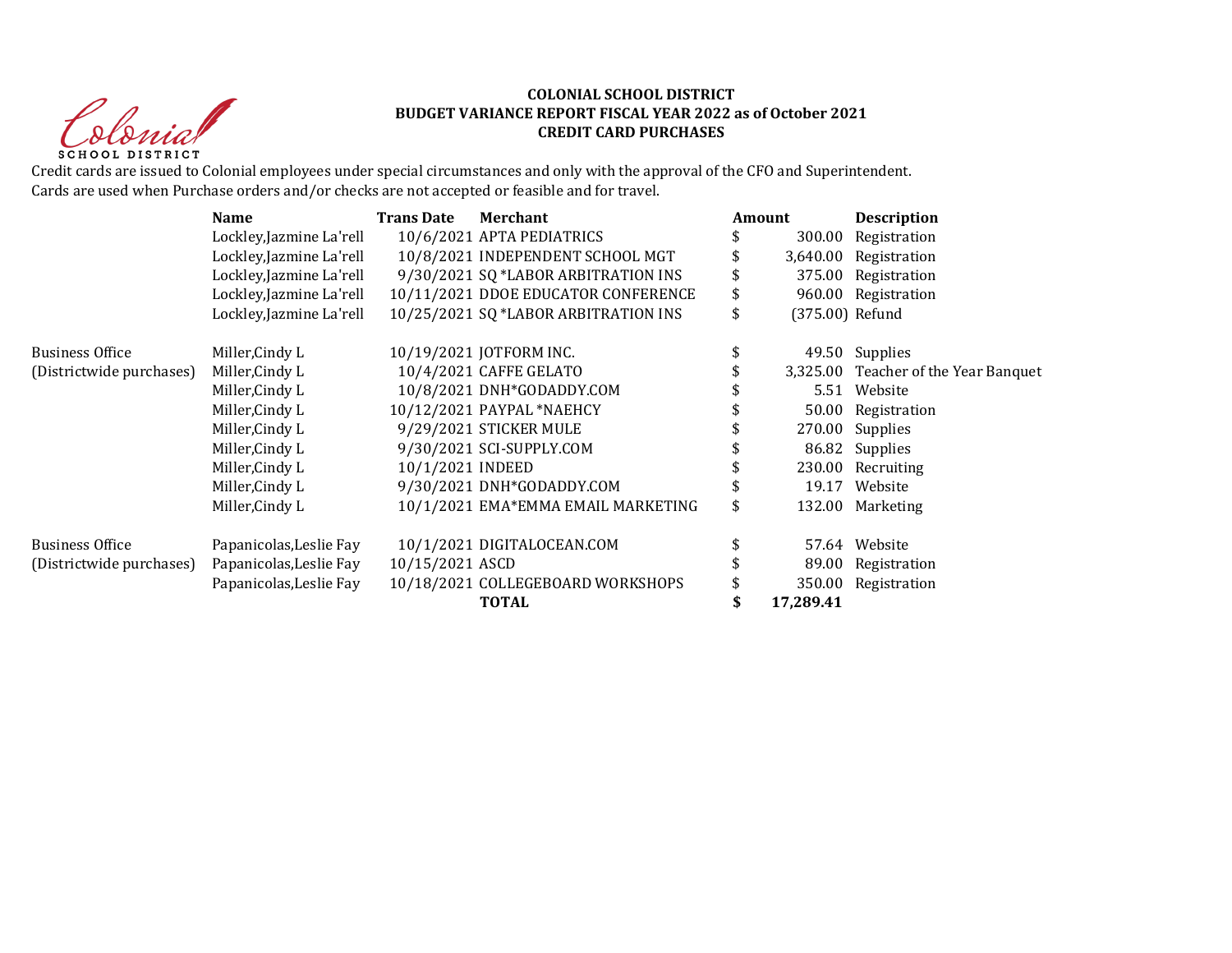donial **SCHOOL DISTRICT** 

**COLONIAL SCHOOL DISTRICT BUDGET VARIANCE REPORT FISCAL YEAR 2022 as of October 2021 GRANTS AND DONATIONS**

| <b>Grantor/Donor</b>                                                                                                                                                                                                               |                     |                      | Amount       | <b>Encumbered &amp;</b> |                |                  |
|------------------------------------------------------------------------------------------------------------------------------------------------------------------------------------------------------------------------------------|---------------------|----------------------|--------------|-------------------------|----------------|------------------|
| <b>Received in Fiscal Year 2022</b>                                                                                                                                                                                                | <b>School</b>       | <b>Date Received</b> | Received     | <b>Spent to Date</b>    |                |                  |
|                                                                                                                                                                                                                                    |                     |                      |              |                         |                |                  |
|                                                                                                                                                                                                                                    |                     | Total                | 0.00         | 0.00                    |                |                  |
| Grants and Donations are budgeted under 99940700.<br>The funds are received and expended according to the grantor or donor guidelines.<br>There is no impact to the district budget or district funds.<br><b>ESSER II Spending</b> |                     |                      |              |                         |                |                  |
| <b>Focus Areas</b>                                                                                                                                                                                                                 | <b>Account Code</b> | <b>Budget</b>        | Encumbered   | Expended                | Balance        | Percent<br>Spent |
| <b>Facility Repairs</b>                                                                                                                                                                                                            | 5500                | \$1,065,709.79       |              |                         | \$1,065,709.79 | $0.0\%$          |
| Air Quality Projects                                                                                                                                                                                                               | 5500                | \$6,307,330.00       | \$483,658.20 | \$154,886.80            | \$5,668,785.00 | 10.1%            |
| <b>Educational Technology- Supplies</b>                                                                                                                                                                                            | 5600                | \$1,035,000.00       |              |                         | \$1,035,000.00 | $0.0\%$          |
| Educational Technology- Capital Outlay                                                                                                                                                                                             | 5700                | \$1,881,900.00       |              |                         | \$1,881,900.00 | $0.0\%$          |
| Long Term Closure (Nutrition Support)                                                                                                                                                                                              | 5600                | \$1,000,000.00       |              | \$311,345.82            | \$688,654.18   | 31.1%            |
| Learning Loss                                                                                                                                                                                                                      | 5500                | \$200,000.00         |              | \$44,025.40             | \$155,974.60   | 22.0%            |

Indirect Costs 5560 \$2,162,555.21 \$2,162,555.21 0.0%

\$13,652,495.00 \$483,658.20 \$510,258.02 \$12,658,578.78 7.3%

Percent Spent